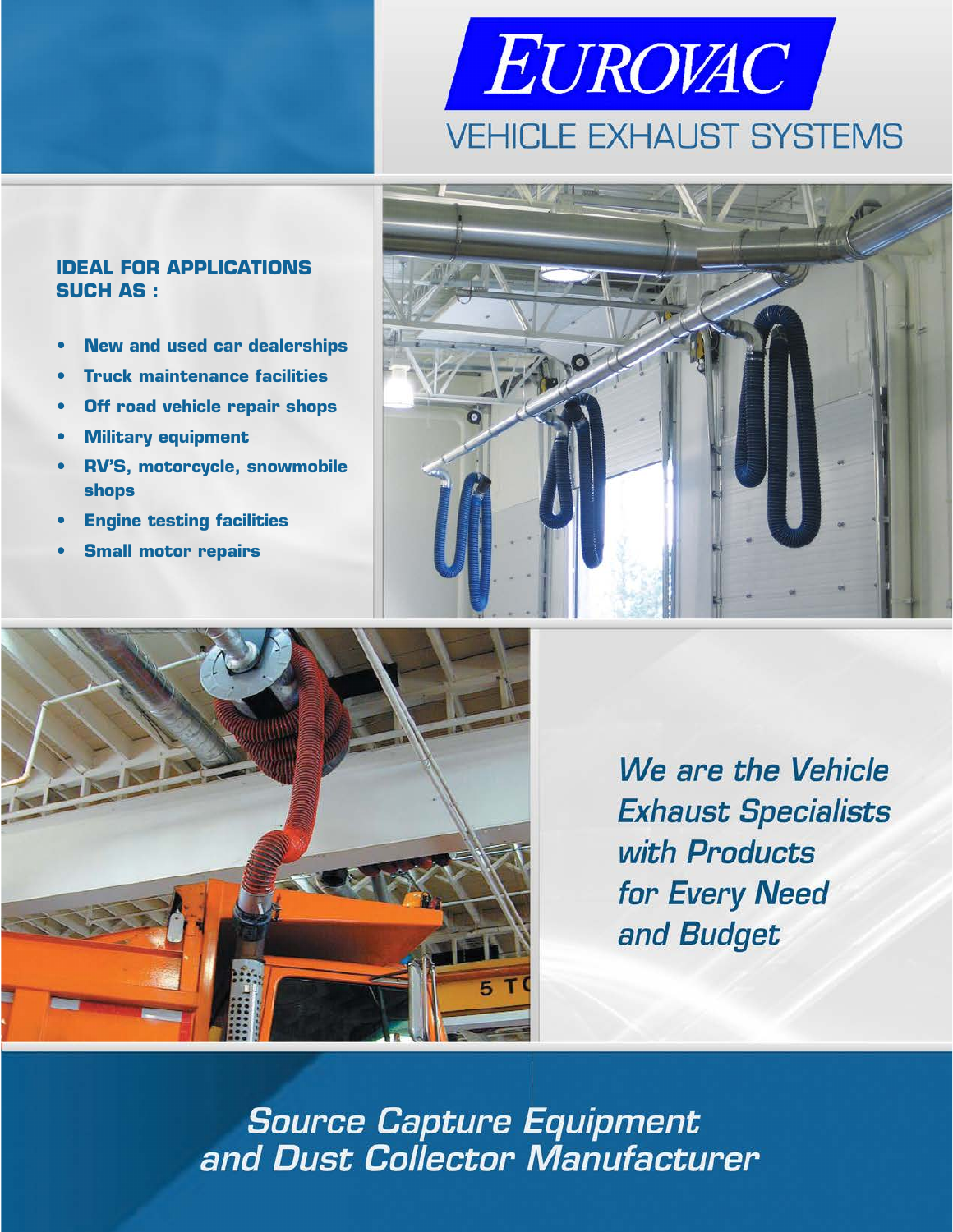#### **Product Description:**

Eurovac has a wide range of vehicle fume exhaust systems to suit the different applications in the automotive industry. The most common exhaust set up are hose reels, which are available in regular spring recoil or motorized. Motorized reels are required for use with larger and longer hoses. Eurovac motorized reels can be

set up with hoses as large as 16" in diameter and lengths that can reach 60' in some cases. Eurovac also offers hose drops with a spring balancer and saddle, in-ground floor ports, telescoping hose drops and a user friendly hose reel mounted on a sliding trolley and rail system.

## **Features include:**

- Heavy duty spring systems (for spring recoil hose reels)
- Direct drive tube motors eliminate gears and chains (for motorized hose reels)
- Available hoses up to 2000 degrees F tolerance
- Hoses available in 3'' to 16'' in diameter
- Wide variety of adaptors as per vehicle tailpipe configuration
- Rugged painted steel construction
- Systems can be removed from one location and installed in new facility
- Removes noxious gases from workplace
- Knowledgeable sales staff for guidance and help in system selection

### **Typical applications:**

- New and used car dealerships
- Truck maintenance facilities
- Off road vehicle repair shops
- Military equipment
- RV'S, motorcycle, snowmobile shops
- Engine testing facilities
- Small motor repairs

# **Optional accessories to provide the best solution for a particular problem include:**

- Various adaptors for vehicle tailpipes
- Extreme temperature exhaust fans
- Direct mount fan on hose reel outlet
- Motorized or mechanical dampers
- Trigger switches for automatic fan start/stop
- Extension pivot swing booms for added reach
- Wireless, pendant or wall mounted UP/DOWN/STOP on motorized reel versions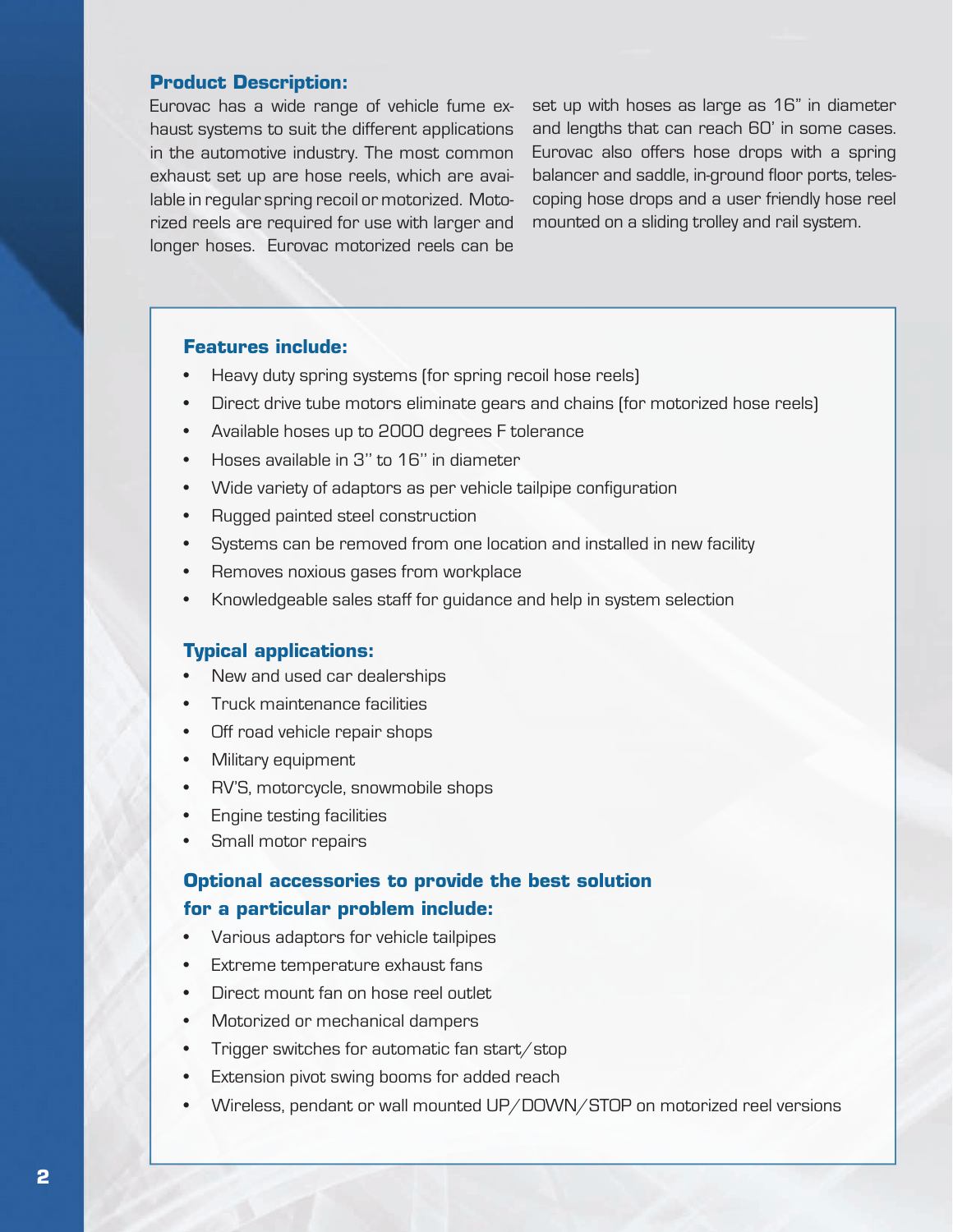# **Typical designs and usage with Eurovac exhaust systems**

Rail and trolley system with hose drop



Extension pivot swing boom with hose reel for additional horizontal reach

Inground exhaust type





Typical hose reel (ceiling mounted)



Spring hose reels and trolleys on rail



**Note :** Eurovac reserves the right to modify the equipment without notice in order to improve quality or conception.